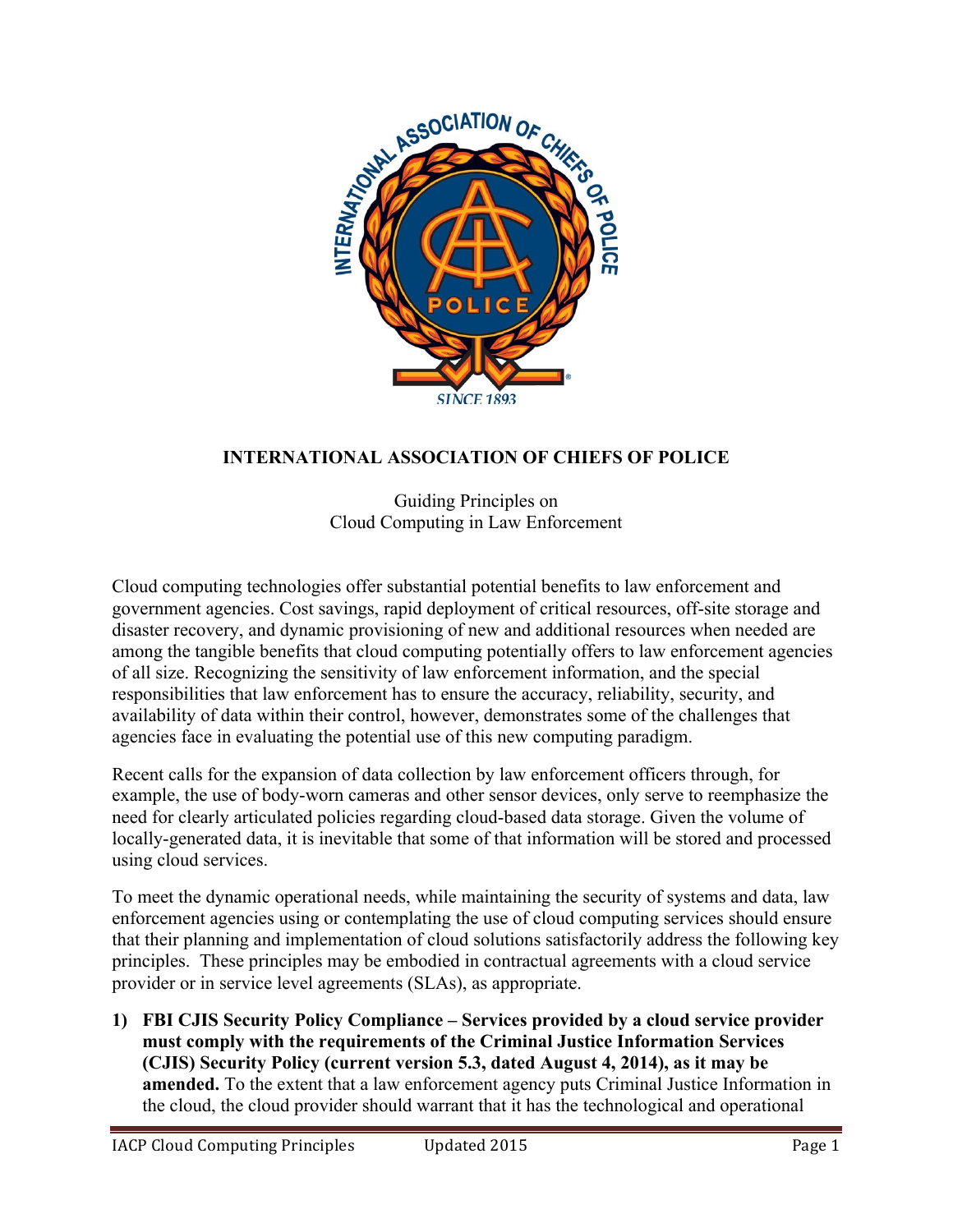capabilities to meet and/or exceed the requirements of the current FBI CJIS Security Policies (including, where applicable, the CJIS Security Addendum), and that it will make every reasonable effort to maintain compliance with these policies moving forward. The provider must acknowledge that the FBI CJIS Security Policy places restrictions and limitations on the access, use, storage, and dissemination of Criminal Justice Information and comply with those restrictions and limitations.

- **2) All Data Storage Systems Should Meet the Highest Common Denominator of Security –** With the increase in locally-collected data (e.g., through body-worn cameras) the prospect exists that multiple data sets will be collected with differing storage and security requirements, causing confusion and added expense. Law enforcement agencies should generally store all collected data at the highest level of security, which will often be the FBI CJIS standard. Doing so will eliminate costs of curating the collection (that is, the cost of deciding what level of security to give a particular piece of data) and the risk of mistake or misjudgment. It some cases it may be advisable to distinguish between data collected that has a direct enforcement related utility (e.g., video of interactions with citizens) and that which is a more generalized collection (e.g., license plate readers). Agencies should consider incorporating their security standards into the contract requirements for its chosen vendor(s).
- 3) **Data Storage Technology Can Be Disaggregated from Collection –** Vendors of data sensors may bundle data collection with back-end storage and analytics. This risks the creation of incommensurate data silos with differing storage methodology and security rules. Law enforcement agencies should be aware of the possibility of purchasing storage and analytic capability separate from data collection systems, or of integrating shared cloud storage and analytics across multiple data collection systems.
- 4) **Data Ownership Law enforcement agencies should ensure that they retain ownership of all data.** Data includes all text, numerical data, database records, media files, demographic information, search history, geo-location information, meta data, or any other data and information, including Criminal Justice Information (CJI) that law enforcement users or contractors provide to a cloud service provider, or to which the cloud service provider otherwise gains access as a direct or indirect product of the cloud services provided to the law enforcement agency. The cloud provider must provide timely and appropriate notification to the law enforcement agency that owns the data of any legal process made against the cloud provider in regards to that data. No data should be released to any third party without a) receipt of the affirmative authorization for release of said data by a duly authorized representative of the data owner, and b) proper and timely notification made to the data owner, or c) receipt of an official order authorizing release of said data by a duly authorized court with jurisdiction over the data, and then only after adjudication of any legal proceedings challenging release of the data by the data owner. In all instances, the CJI owner must be notified immediately of any attempted or completed unauthorized access to their data.
- 5) **Impermissibility of data mining – Law enforcement agencies should ensure that the cloud service provider does not mine or otherwise process or analyze data for any purpose not explicitly authorized by the law enforcement agency.** The cloud service provider should not be permitted to data mine or otherwise process, analyze, scan, index,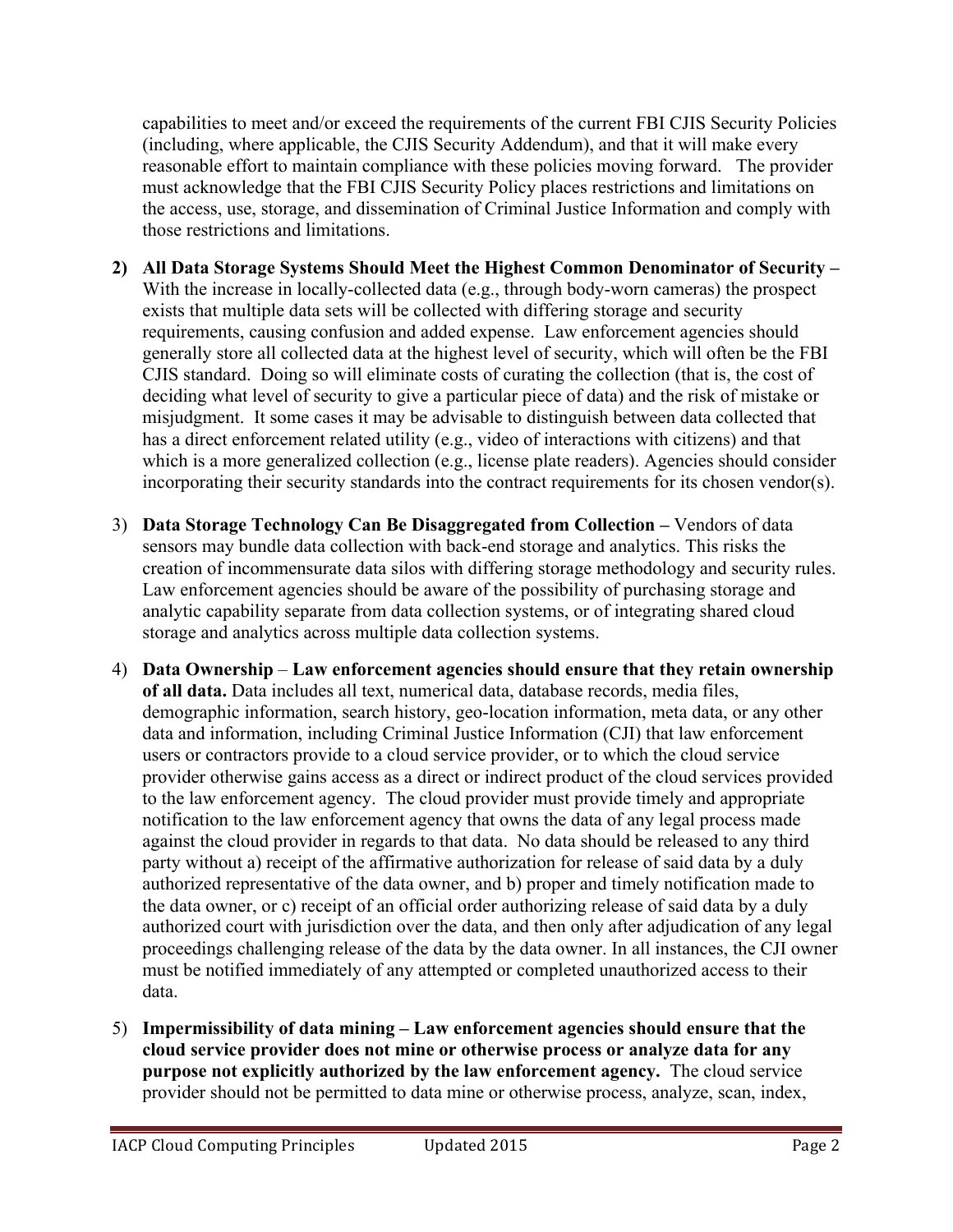share with third parties, or conduct any other form of data analysis or processing of CJI for unrelated commercial purposes, advertising or advertising-related services, or for any other purpose not explicitly authorized in the agreement with the law enforcement agency The cloud provider may process or analyze data as necessary for ongoing and routine performance monitoring to ensure continuity of service and/or to project future dynamic provisioning requirements. Any agreement with a cloud service provider must take precedence over and replace any generally applicable privacy, data access or use, or similar policy of the provider which might otherwise permit data mining for purposes not explicitly authorized in the agreement.

- 6) **Auditing – Upon request, or at regularly scheduled intervals mutually agreed, the cloud service provider should conduct, or allow the law enforcement agency to conduct audits of the cloud service provider's performance, use, access, and compliance with the terms of any agreement.** Audits can be completed internally, by the cloud service provider under conditions and provisions mutually agreed, by outside contractors under conditions and provisions mutually agreed, or by agents of the contracting law enforcement agency at such intervals as are deemed necessary and mutually agreed.
- 7) **Portability and interoperability – The cloud service provider should ensure that CJI maintained by the providers is portable to other systems and interoperable with other operating systems to an extent that does not compromise the security and integrity of the data.** A law enforcement agency must be able to share and/or transfer CJI with other information systems and resources. Data and applications provided by a service provider should be capable of exchanging data with other information systems and resources as specified by the agency, and should, in-so-far as possible, be capable of exchanging data in agreed non-proprietary standards.
- 8) **Integrity – The cloud service provider must maintain the physical or logical integrity of CJI.** The cloud service provider must maintain the integrity of CJI through physical or logical separation between the cloud storage and services provided to law enforcement agencies and cloud storage and services, if any, provided to other customers. Law enforcement data may not be stored, shared, processed, or modified in any way that compromises the integrity of the data. If the system is designed to house evidentiary material, then the cloud service provider must maintain records of access to law enforcement data sufficient to allow the law enforcement agency to establish a clear and precise chain of custody for data of evidentiary value. The cloud provider should also assist the law enforcement agency in establishing chain of custody or other technical proof related to the cloud in court cases where testimony is required. To the extent required by the law enforcement agency for select categories of data, the cloud provider should notify the law enforcement agency if and when it changes the physical location in which the data is stored.
- 9) **Survivability – The terms of any agreement with cloud service providers should recognize potential changes in business structure, operations, and/or organization of the cloud service provider, and ensure continuity of operations and the security, confidentiality, integrity, access and utility of data.** In the corporate world, mergers, acquisitions, and corporate restructuring are fairly common. Law enforcement agencies must be confident that the terms of any agreement with cloud service providers will include specific provisions to ensure continuity of operations and the continued security,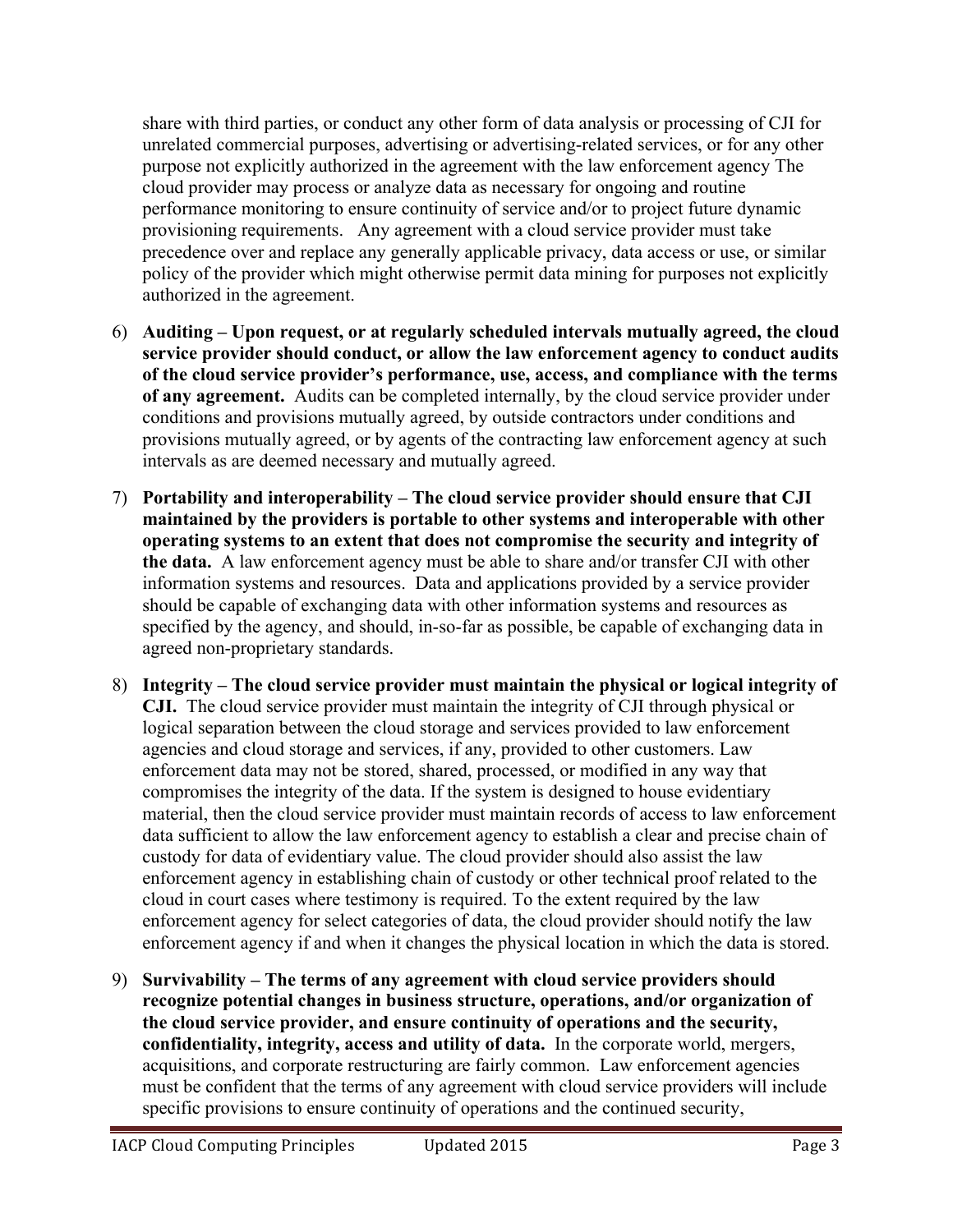confidentiality, integrity, access, and utility of all data subject to the agreement, irrespective of the commercial viability of the service provider or changes in operations, ownership, structure, technical infrastructure, and/or geographic location.

- 10) **Confidentiality – The cloud service provider should ensure the confidentiality of CJI it maintains on behalf of a law enforcement agency.** The provider will take all necessary physical, technical, administrative, and procedural steps to protect the confidentiality, of CJI. These steps may include physical security measures, access permission requirements, cybersecurity requirements, criminal history background security checks on employees and contractors with access to systems and data, security awareness training, encryption, regular auditing, and geographical location limitations. The confidentiality of CJI may be further ensured by customer-held key encryption of the data using encryption processes. The cloud provider should provide evidence of an independent assessment of the cybersecurity for systems and services provided to the law enforcement agency by a duly authorized organization with appropriate credentials to verify the technical and operational capabilities and practices of the cloud provider. The cloud provider should provide timely and appropriate documentation that verifies that it currently maintains cybersecurity liability insurance in an amount appropriate to the level of risk associated with managing and supporting the law enforcement agency, and agree that it will maintain said insurance throughout the course of its contracts with the law enforcement agency.
- 11) **Availability, Reliability, and Performance – The cloud service provider must ensure that CJI will be available to the law enforcement agency when it is required within agreed performance metrics.** The degree to which the cloud service provider is required to ensure availability and the performance of data and services, and the reliability of its operations will be dependent on the criticality of the service provided. For some services (such as the retrieval of archived data or email), lower levels of availability and performance may be acceptable, but for more critical services, such as Computer-Aided Dispatch, greater levels of availability and performance may be required.

| <b>Availability</b> |                 |                     |            | Downtime Downtime Downtime / Downtime / |
|---------------------|-----------------|---------------------|------------|-----------------------------------------|
|                     | / Year          | / Month             | Week       | Day                                     |
| 99.999%             | 5.26 min        | 25.9 <sub>sec</sub> | $6.05$ sec | $0.864$ sec                             |
| 99.990%             | 52.56 min       | 4.32 min            |            | 1.01 min 8.66 sec                       |
| 99.950%             | <b>4.38 hrs</b> | $21.56$ min         |            | 5.04 min 43.2 sec                       |
| 99.900%             | 8.76 hrs        | 43.8 min            |            | 10.1 min 86.57 sec                      |

12) **Cost – Law enforcement agencies should focus cloud acquisition decisions on the Total Cost of Ownership model.** Cloud service purchases may use a different model for acquisition than the traditional server-based information technology solutions. Cloud services may have lower initial capital costs and permit budgetary certainty over a term of years by incorporating fixed annual operation and maintenance costs. By contrast, server system purchases typically involved larger initial capital costs and more variable annual operating and maintenance expenses. Lifetime costs of both systems will include perpetual compliance with FBI CJIS Security policies and requirements. The cost-benefit analysis of a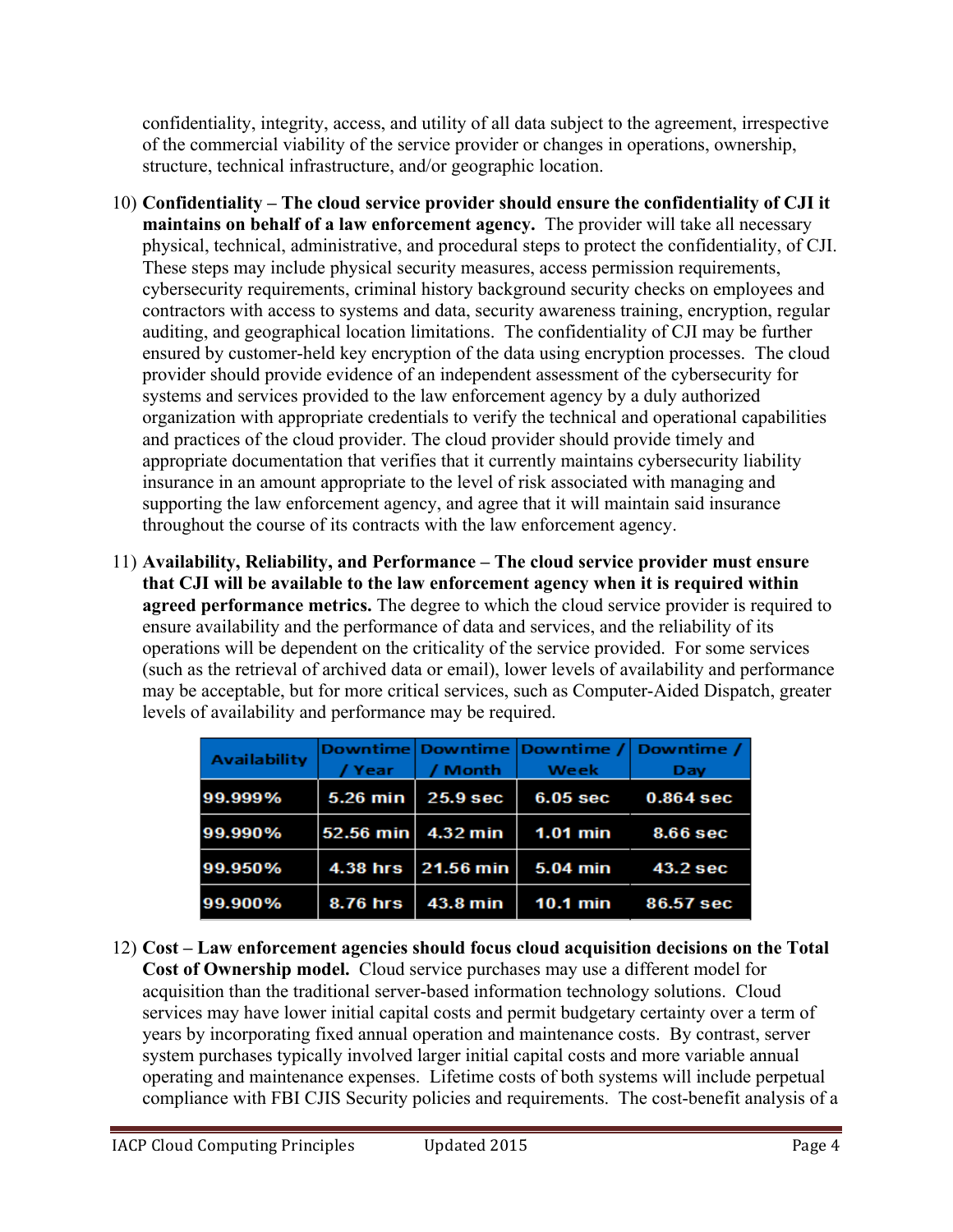cloud transition can be calculated by looking at the lifetime value of the two comparable options under a Total Cost of Ownership model.

Law enforcement agencies interested in implementing these principles into their current or contemplated cloud service engagements may wish to consider incorporating the following sample contractual language in their contracts or service level agreements.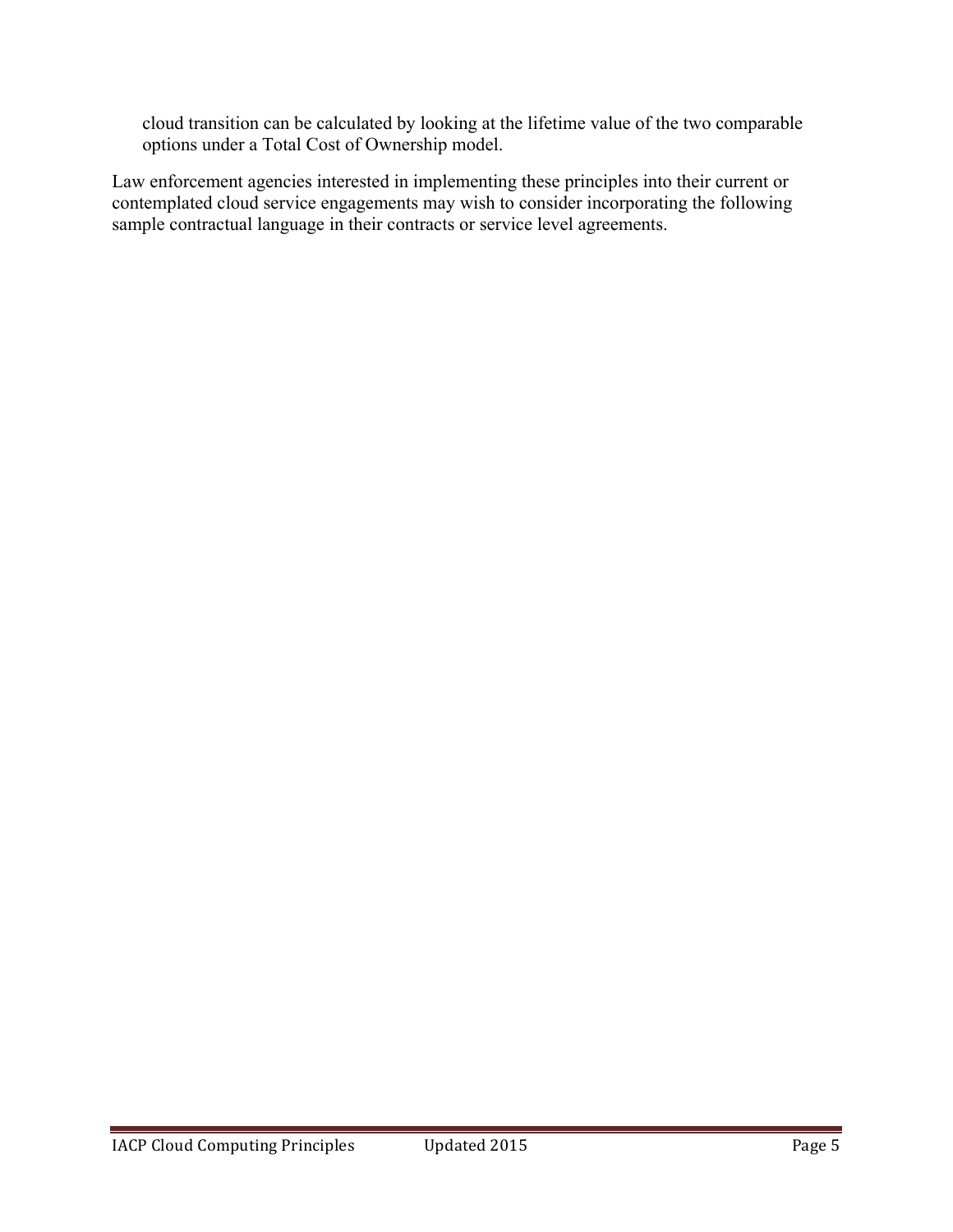### **Sample Contractual Language**

#### Definitions

- 1) For purposes of this Agreement the phrase "Criminal Justice Information" means all text, numerical data, database records, media files, demographic information, search history, geolocation information, or any other data that law enforcement users or contractors provide to [CLOUD SERVICE PROVIDER], or to which [CLOUD SERVICE PROVIDER] otherwise gains access as a direct result of the cloud services provided to the law enforcement agency. It includes, but is not limited to, Criminal Justice Information (CJI) as that term is defined in section 4.1 of the Criminal Justice Information Services (CJIS) Security Policy (current version 5.1, dated July 13, 2012) issued by the Federal Bureau of Investigation, Criminal Justice Information Services Division.
- 2) For purposes of this Agreement, the phrase "data mining or other processing" means the capturing, maintaining, scanning, indexing, sharing with third parties, or any other form of data analysis or processing of Criminal Justice Information provided to [CLOUD SERVICE PROVIDER] by [LAW ENFORCMENT CUSTOMER] pursuant to this Agreement. "Data mining or other processing" includes, but is not limited to, permitting access to Criminal Justice Information to which [CLOUD SERVICE PROVIDER] gains access as a direct result of related services provided by [CLOUD SERVICE PROVIDER] which are not otherwise services covered by the terms of this Agreement.

#### CJIS Compliance

3) This agreement incorporates by reference the requirements of the Criminal Justice Information Services (CJIS) Security Policy (current version 5.1, dated July 13, 2012) issued by the Federal Bureau of Investigation, Criminal Justice Information Services Division, as in force as of the date of this Agreement and as may be from time to time hereafter amended, and where applicable the CJIS Security Addendum as from time to time hereafter amended. [CLOUD SERVICE PROVIDER] warrants that it has the technological capability to handle Criminal Justice Information (CJI), as that term is defined by the FBI CJIS Security Policy, in the manner required by the CJIS Security Policy. [CLOUD SERVICE PROVIDER] expressly acknowledges that the CJIS Security Policy places restrictions and limitations on the access to, use of, and dissemination of CJI and hereby warrants that its system abides by those restrictions and limitations.

### Data Ownership

4) [LAW ENFORCEMENT CUSTOMER] retains full ownership of all Criminal Justice Information provided to [CLOUD SERVICE PROVIDER] or to which [CLOUD SERVICE PROVIDER] otherwise gains access by operation of this Agreement. Upon expiration or termination of [LAW ENFORCEMENT CUSTOMER'S] use of the [CLOUD SERVICE], [LAW ENFORCEMENT CUSTOMER] may extract Criminal Justice Information (and if [LAW ENFORCEMENT CUSTOMER] cannot so extract, then [CLOUD SERVICE PROVIDER] shall extract on [LAW ENFORCEMENT CUSTOMER'S] behalf), and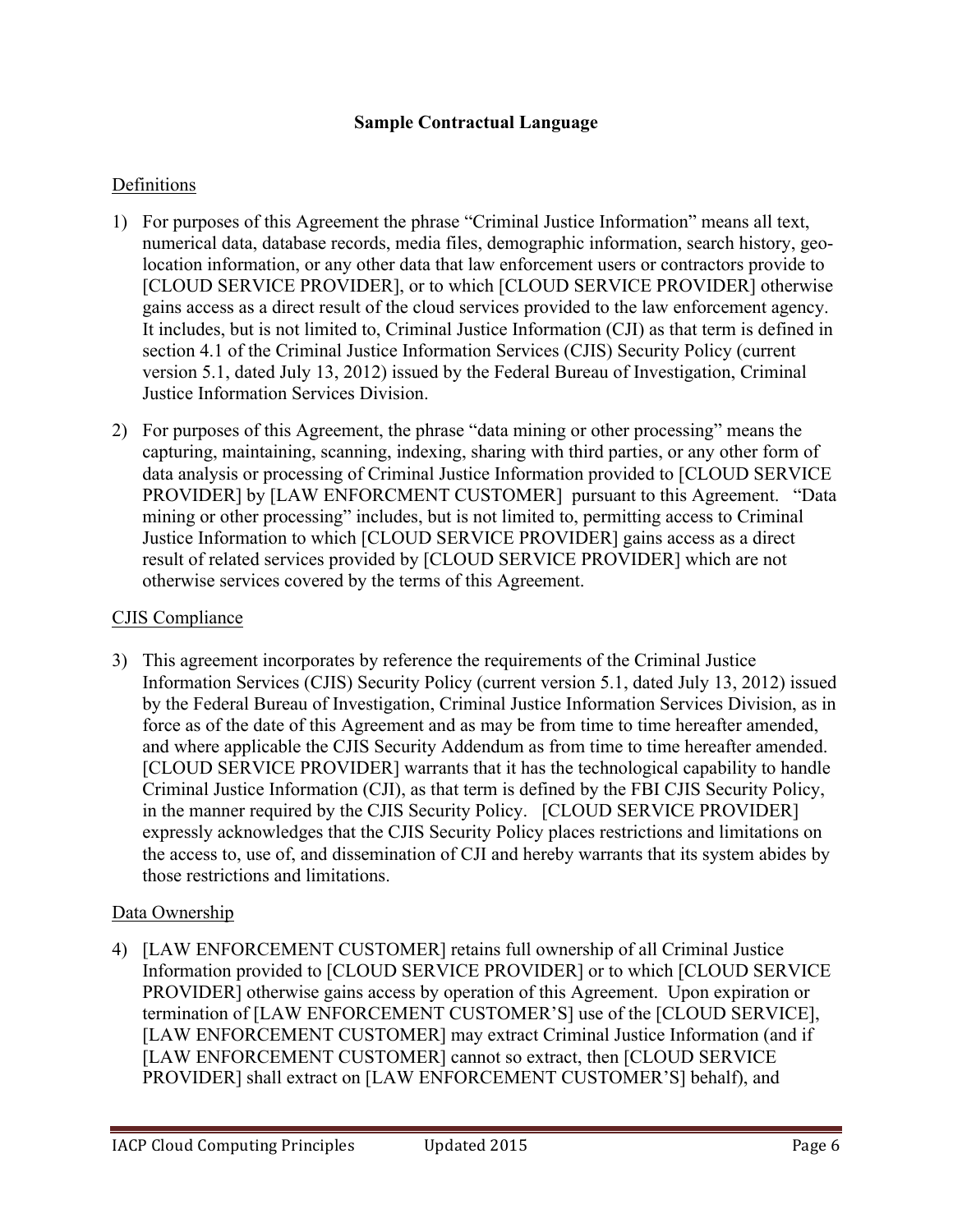[CLOUD SERVICE PROVIDER] will delete Criminal Justice Information, in accordance with this agreement.

# Data Mining

- 5) For the purposes of this Agreement the phrase "unauthorized use of Criminal Justice Information" means the data mining or other processing of Criminal Justice Information for unrelated commercial purposes, advertising or advertising-related services, or for any other purpose not explicitly authorized by [LAW ENFORCEMENT CUSTOMER] in this Agreement.
- 6) [CLOUD SERVICE PROVIDER] will take all reasonably feasible, physical, technical, administrative, and procedural measures to ensure that no unauthorized use of Criminal Justice Information occurs. [CLOUD SERVICE PROVIER] warrants that all active and latent technical capabilities to conduct data mining or other processing that would constitute an unauthorized use of Criminal Justice Information have been either removed from its software package or disabled entirely.
- 7) Notwithstanding any provision of this Agreement, or any other agreement between the parties, or any published policy of [CLOUD SERVICE PROVIDER], the terms of this subsection take precedence over and replace any generally applicable privacy, data access or use, or similar policy of [CLOUD SERVICE PROVIDER], which the parties understand and hereby agree have no application to the processing of Criminal Justice Information.
- 8) [CLOUD SERVICE PROVIDER] agrees and understands that implementation of this subsection may require it to modify or disable certain aspects of the software solution it proposes to provide to [LAW ENFORCEMENT CUSTOMER]. [CLOUD SERVICE PROVIDER] warrants that it has the technical capacity to implement the technical changes required to conform to the requirements of this subsection. In particular, [CLOUD SERVICE PROVIDER] warrants that it can either disable completely or modify its software solution such that the applications and services provided to [LAW ENFORCEMENT CUSTOMER] under this Agreement do not permit the unauthorized use of Criminal Justice Information by other applications and services provided by [CLOUD SERVICE PROVIDER] which are interoperable with the applications and services provided under this Agreement.

# Audit

9) [CLOUD SERVICE PROVIDER] will, upon the request of [LAW ENFORCEMENT CUSTOMER], provide either: (a) a reasonable ability to inspect [CLOUD SERVICE PROVIDER]'s handling of [LAW ENFORCEMENT CUSTOMER]'s data; (b) the report of an expert, independent, third party, verifying compliance with the provisions of this Agreement; or (c) a report from [CLOUD SERVICE PROVIDER] verifying compliance with the provisions of this Agreement, undertaken pursuant to mutually agreed upon methods, conditions and provisions.

Portability and Interoperability